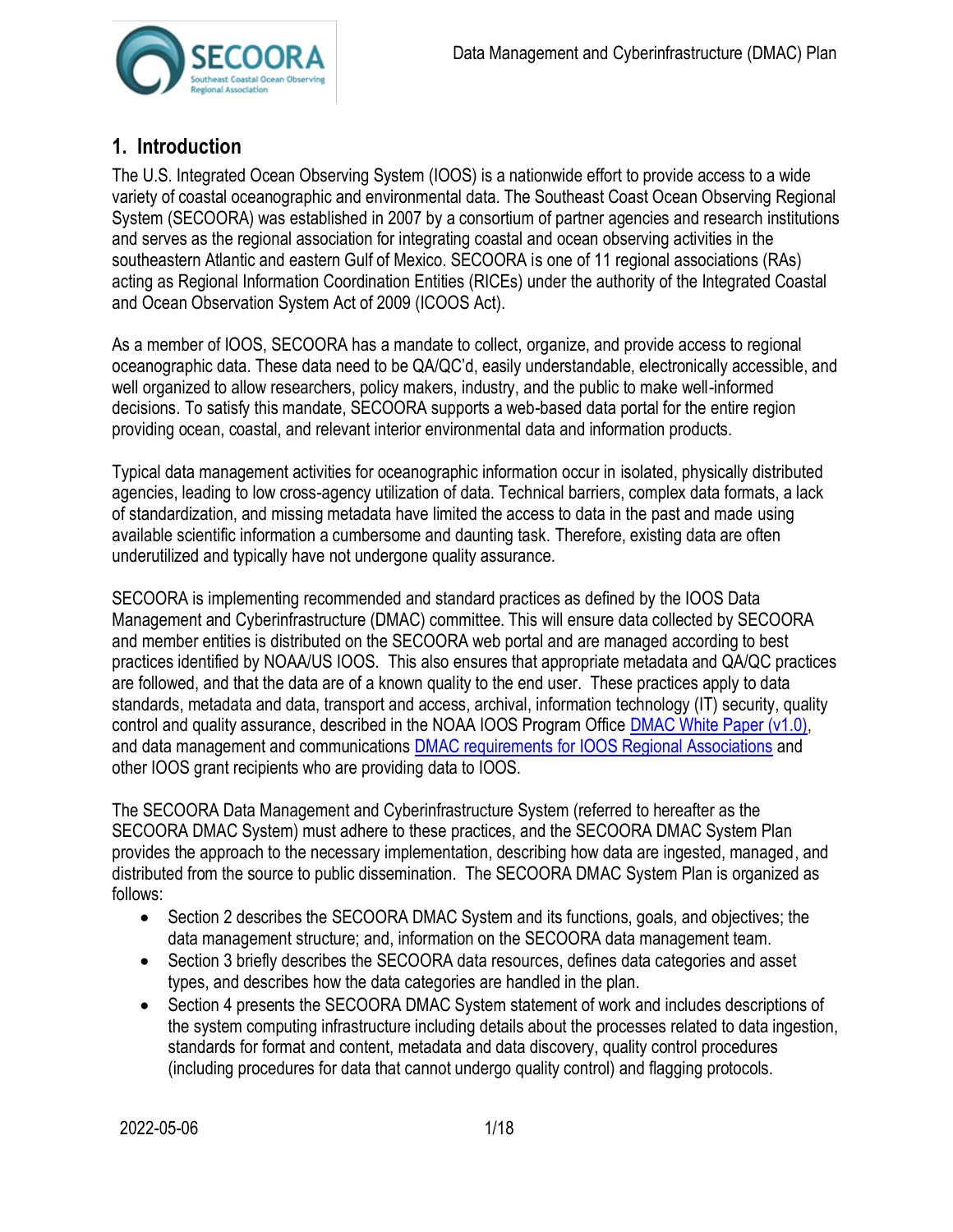

Additionally, this section covers policies for stewardship, public access and dissemination, data archival and preservation, and data system performance and security measures.

• Appendix A provides information on efforts to comply with the 6 IOOS core capabilities.

This document, unless superseded, pertains to a SECOORA Cooperative Agreement period of five years from July 1, 2021 through June 30, 2026. The document and associated appendices will be reviewed annually and updated, if needed.

# **2. SECOORA DMAC System**

The mission of SECOORA DMAC System is to acquire, archive, and share coastal and marine data and information products to meet the needs of SECOORA stakeholders and the national US IOOS program. SECOORA uses a data management system that allows a complex array of oceanographic and environmental data types to be well organized, discoverable, accessible, and understandable. The SECOORA DMAC System employs a distributed data management approach, which allows data to seamlessly interchange between participating agencies. The system is composed of an internal master node coupled with external data provider nodes. External data providers include stakeholders, partners, and SECOORA funded projects which produce, manage, and share data. This distributed configuration increases capacity and technical knowledge within individual groups, allowing them to better meet their own internal data management goals. The distributed architecture leverages hardware, bandwidth, and staff resources across multiple systems and groups. Utilization of currently available external data feeds for sensor, remote sensing, and other data sources improves access to data for SECOORA users with minimal effort.

Integrating available interoperable data feeds into data access applications and data management systems adds a variety of resources at a low cost. Large quantities of real-time and historical sensor information, remote sensing satellite information, and marine habitat and biological data for the SECOORA region are openly available for use through interoperability protocols. Real-time and historical sensor data feeds for the SECOORA region are available for hundreds of sensors via the National Data Buoy Center (NDBC), the Center for Operational Oceanographic Products and Services (CO-OPS), National Estuarine Research Reserve System (NERRS) and other NOAA programs. Additional sources of interoperable data include those hosted at NASA's Jet Propulsion Laboratory (JPL), U.S. Geological Survey (USGS) TerraServer, and other research organizations. SECOORA integrates all these data feeds and makes them available through the [SECOORA data portal.](https://portal.secoora.org/)

#### **DMAC System Management Goals and Objectives**

The SECOORA Deputy Director and Axiom Data Science, a Tetra Tech Company, (referred to hereafter as Axiom), comprise the DMAC System Management team and are tasked with fulfilling the primary goals and objectives within the SECOORA Data Management Work Plan.

#### *Goal 1: Provide Core Data Management Support to the SECOORA Program*

- 1. Provide Technical Support for SECOORA cyberinfrastructure.
- 2. Data Portal maintenance, development, and upgrade.
- 3. Deliver real-time, delayed-mode and historical data for in-situ and remotely-sensed physical, chemical, and biological observations.
- 4. Deliver model-generated outputs, including both nowcasts/forecasts and reanalysis, to SECOORA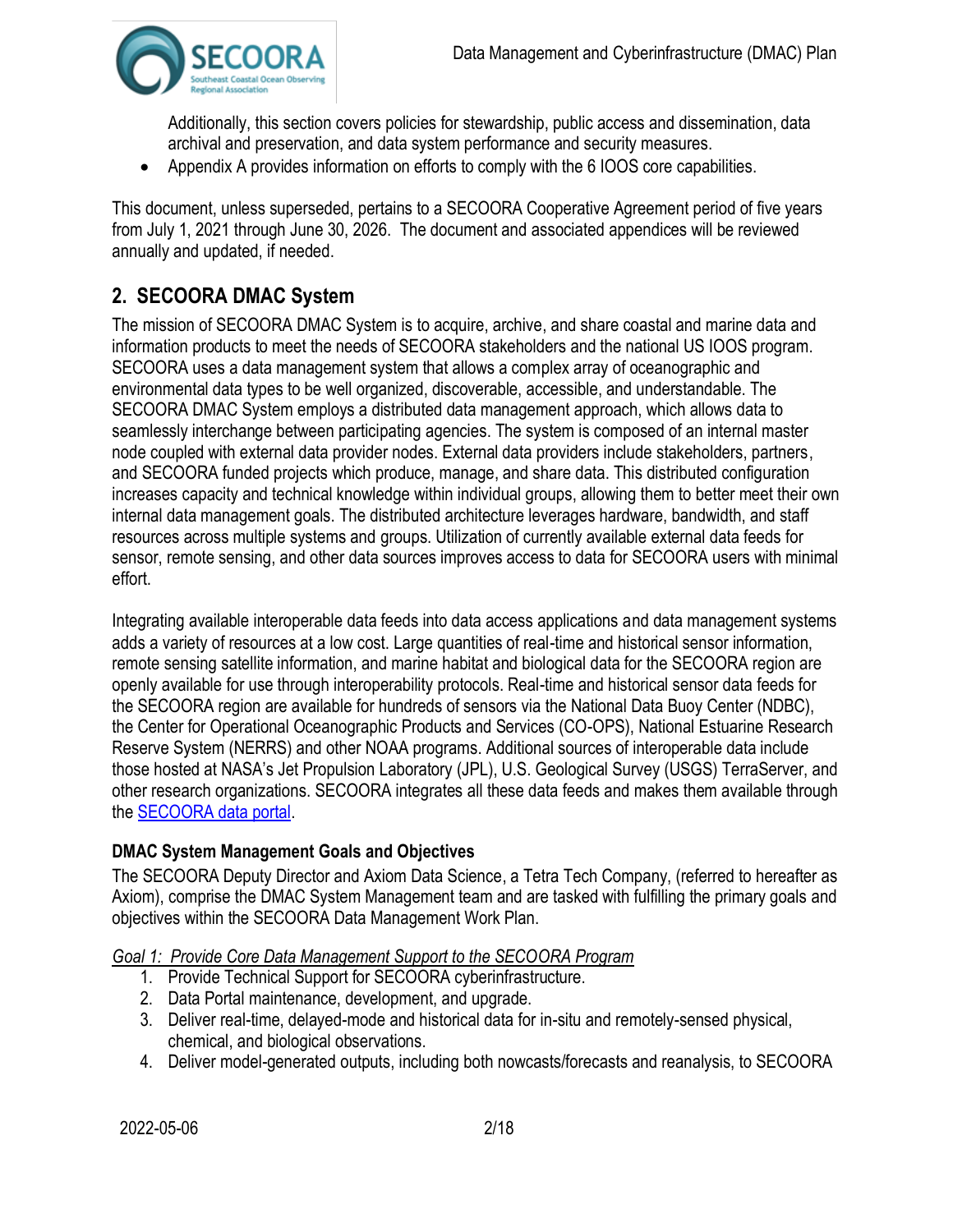

users.

- 5. Implement QARTOD QA/QC checks for SECOORA real-time data feeds.
- 6. Archive data at National Centers for Environmental Information (NCEI).
- 7. Provides system performance and security measures.

## *Goal 2: Provide DMAC support to the SECOORA program*

- 1. Provide overall DMAC project management and oversight.
- 2. Participate in regional, state, national and international DMAC activities.
- 3. Engage with data providers to access, understand, and appropriately document data (metadata and QA/QC) that is ingested through the SECOORA infrastructure.
- 4. Participate in regional committees and teams (including teams as determined by the Executive Director, and the joint State-Federal Data Integration Initiative) to facilitate data integration and interoperability within the region.
- 5. Participate in national and cross-regional committees, workshops, and teams to further the development of a coordinated approach to IOOS data management.
- 6. Work closely with the SECOORA office, other data management awardees if selected, and appropriate advisory committees to implement identified user products, tools, and web interfaces; develop product requirements; and beta test and refine products to increase their utility.
- 7. Provide reports as requested.
- 8. Develop detailed work plans with measurable timelines, deliverables, and performance metrics; and assist with proposal development.

## *Goal 3: Web Portal Hosting and Support*

- 1. Host and maintain the SECOORA content website at [https://secoora.org](https://secoora.org/)
- 2. Host and maintain the SECOORA data catalog and portal at [https://portal.secoora.org](https://portal.secoora.org/)
- 3. Provide access to the user interface and visualization tools, data products, data query and access tools, decision-support tools, agency project tracking systems and databases, as well as IOOS Registry tools.
- 4. Work with SECOORA staff to update the website periodically, to improve clarity, ease of use, and the overall "look and feel."
- 5. Work with SECOORA staff, PIs, and member organizations to update the data portal periodically, to improve access to data, ingest new data, develop new tools, improve clarity and ease of use, and the overall "look and feel."

# **SECOORA Data Sharing Policy**

As a rule, SECOORA does not embargo data. Providers of real-time data must submit their data to SECOORA as it is collected. For non real-time data, in order to be compliant with the IOOS DMAC requirements and FAIR (find, access, interoperate, and reuse) data principles, all data must be made discoverable and accessible to the general public in a timely fashion (no more than two years after data collection). Data should be made available in at least one machine-readable format, preferably a widely used or open-standard format, and should be accompanied by machine-readable documentation (metadata), preferably based on widely used or international standards. For more information on bestpractices for data and metadata formats please refer to the Axiom published [Best Practices for Scientific](https://axiomdatascience.com/best-practices/)  [Data Management](https://axiomdatascience.com/best-practices/) website. There are levels of data probation that SECOORA respects:

1. Immediately available (near real time) - examples of this type of data are most physical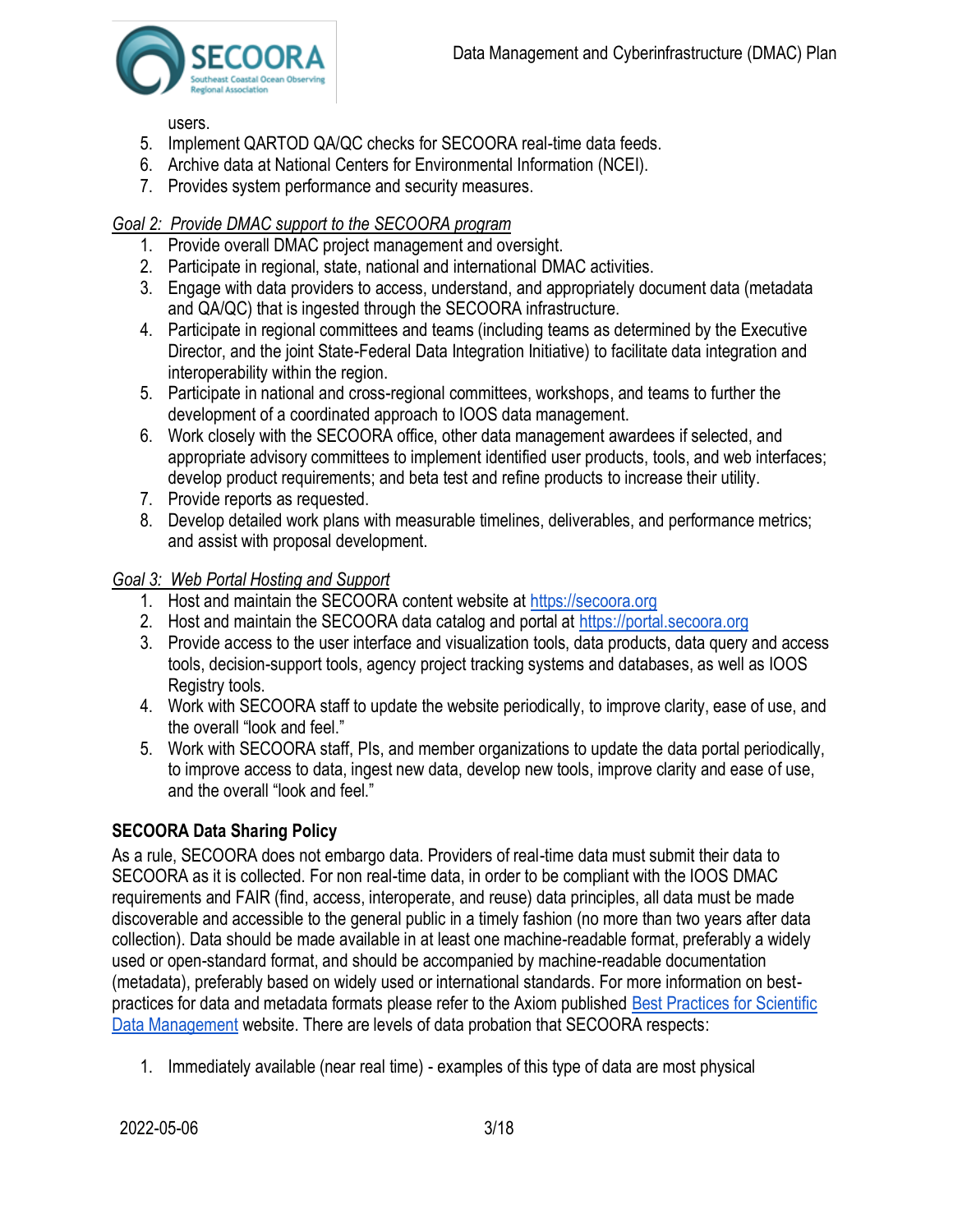

oceanographic and environmental data, models, and satellite data.

- 2. Probation any species sensitive data that may influence "bad behavior" (e.g., resource depletion) can be probated 60 days in the case where real-time data is an issue. An example of this type of data is animal borne sensors that collect physical data.
- 3. Embargo for fisheries data where the PI has justified embargo in consultation with SECOORA, data can be embargoed for 2 years after the data is collected, or until the PI publishes the data, whichever comes first.

# **DMAC System Management Structure**

The SECOORA DMAC System Management Structure is composed of the SECOORA Deputy Director, Axiom DMAC Technical Lead, Axiom DMAC Coordination Lead, Data Team, and Web Team. Both the Data Team and the Web Team are led by the Axiom DMAC Technical and Coordination Leads. The SECOORA Deputy Director is responsible for the RCOOS and DMAC Operations. The Deputy Director provides overall project management expertise and oversees all aspects of the SECOORA DMAC System and data management reporting requirements. The Deputy Director reports to the SECOORA Executive Director.



*Figure 1: Team Structure*

The DMAC Technical Lead (Kyle Wilcox, Axiom) and the DMAC Coordination Lead (Lauren Showalter) oversee the Axiom Data Team and Web Team staff, and the SECOORA DMAC system. Additionally, the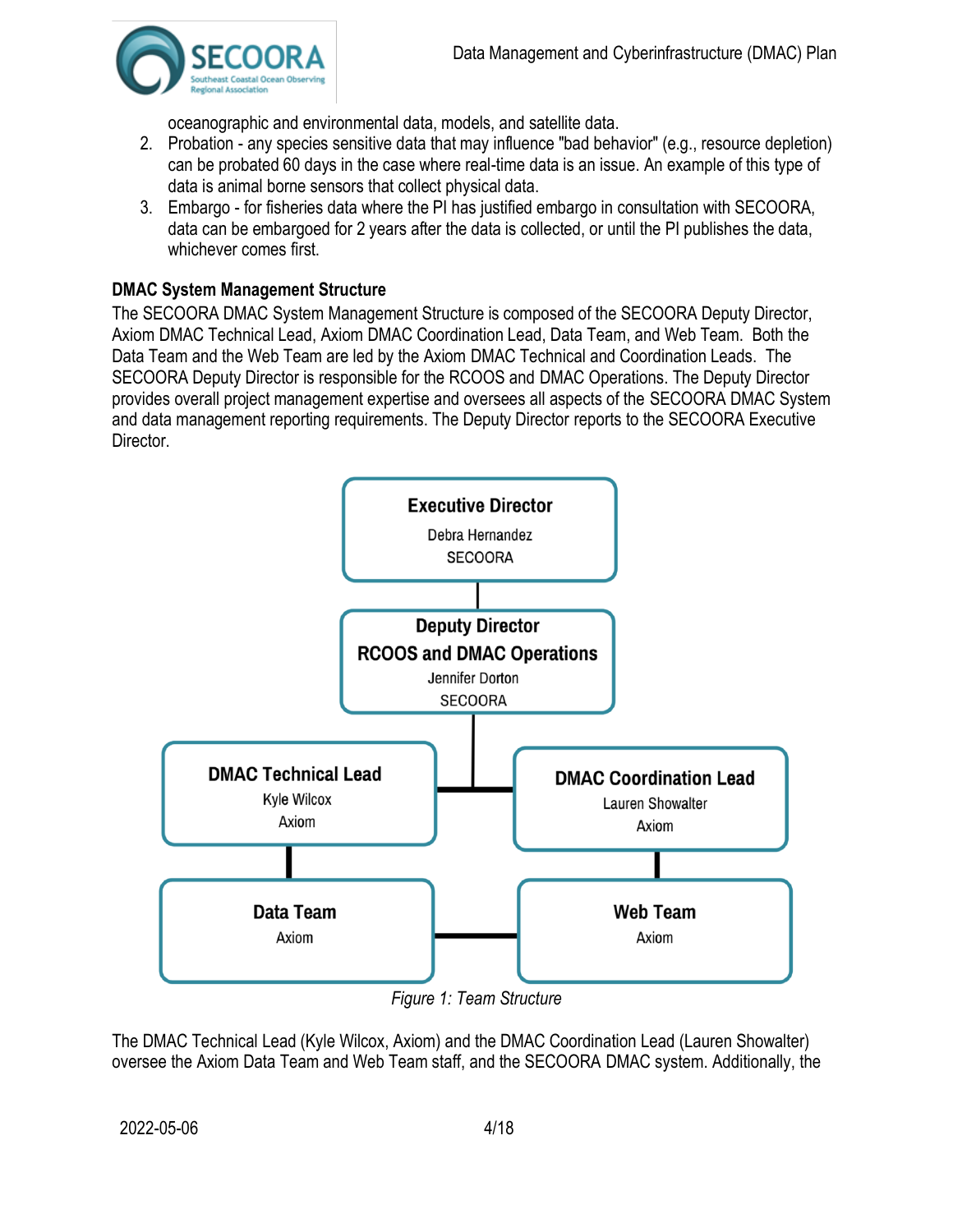

DMAC Technical and DMAC Coordination Leads contribute to proposal development and general SECOORA data management reporting requirements. The DMAC Technical Lead is the main point of contact for all technical data-related questions and is an expert in managing large scale datasets related to the SECOORA mission. The DMAC Coordination Lead submits bi-annual reports to SECOORA Deputy Director for RCOOS and DMAC Operations and website services. Workplan reviews are conducted quarterly (see *Figure 1 – Team Structure*).

#### **Data Team**

The Data Team is composed of staff from Axiom and are involved with all aspects of the SECOORA data flow, including data ingestion, creation of metadata, conversion, discovery, maintenance of data feeds, storage, and any necessary archival services. Its primary goal is to gather and serve data important to SECOORA end users via standard services as recommended by the IOOC and the IOOS Program Office (e.g., OPeNDAP, ERDDAP, THREDDS, etc). It is also tasked with managing and archiving any SECOORA-funded and non-funded data generated by oceanographic models, buoys, or other devices to enable generation of data products.

The Data Team is responsible for the design and deployment of a DMAC System to meet the needs of the SECOORA user-base. This system must provide the functional components required by IOOS RICE as described in this plan. The team offers comprehensive technical solutions to data management needs, underpinned by a scalable, open-source system that uses existing and emerging software, high performance computer clusters, and interoperability services. This data management system provides an environment that increases the access and use of data by all user groups and allows data management staff to rapidly develop new capabilities and tools to meet emerging user needs.

The Data Team provides data management and informatics support for SECOORA and provides development capabilities for map-based data portals, spatial planning tools, and data management frameworks which transfer and ingest data from external systems via interoperability protocols. The team ensures transparency and communication between client and contractor about design requirements and development progress, and continually researches and employs new technologies to extend the capabilities of digital information and computer analysis systems.

#### **Web Team**

The Web Team is involved with all aspects of the maintenance and upgrade of the SECOORA content website that includes implementation and maintenance of content management software and functionalities, linkages to the data portal, and other information products. Its primary goal is to implement functionalities that will ensure the SECOORA web site is user friendly and easy to navigate and serves content and documents pertaining to SECOORA governance and constituents (Staff, Board, PIs, members, and end users). The team is responsible for archiving the content web site.

The DMAC Coordination Lead (Lauren Showalter, Axiom) oversees all aspects of the Web Team. The Axiom Web Team coordinates activities and tasks with SECOORA staff for content development and the Data Team when including new products and services. Additionally, the Web Team contributes to content development, website layout, and design. The Web Team submits quarterly web site analytics reports to the SECOORA staff. CVs for Axiom personnel are found in Appendix B.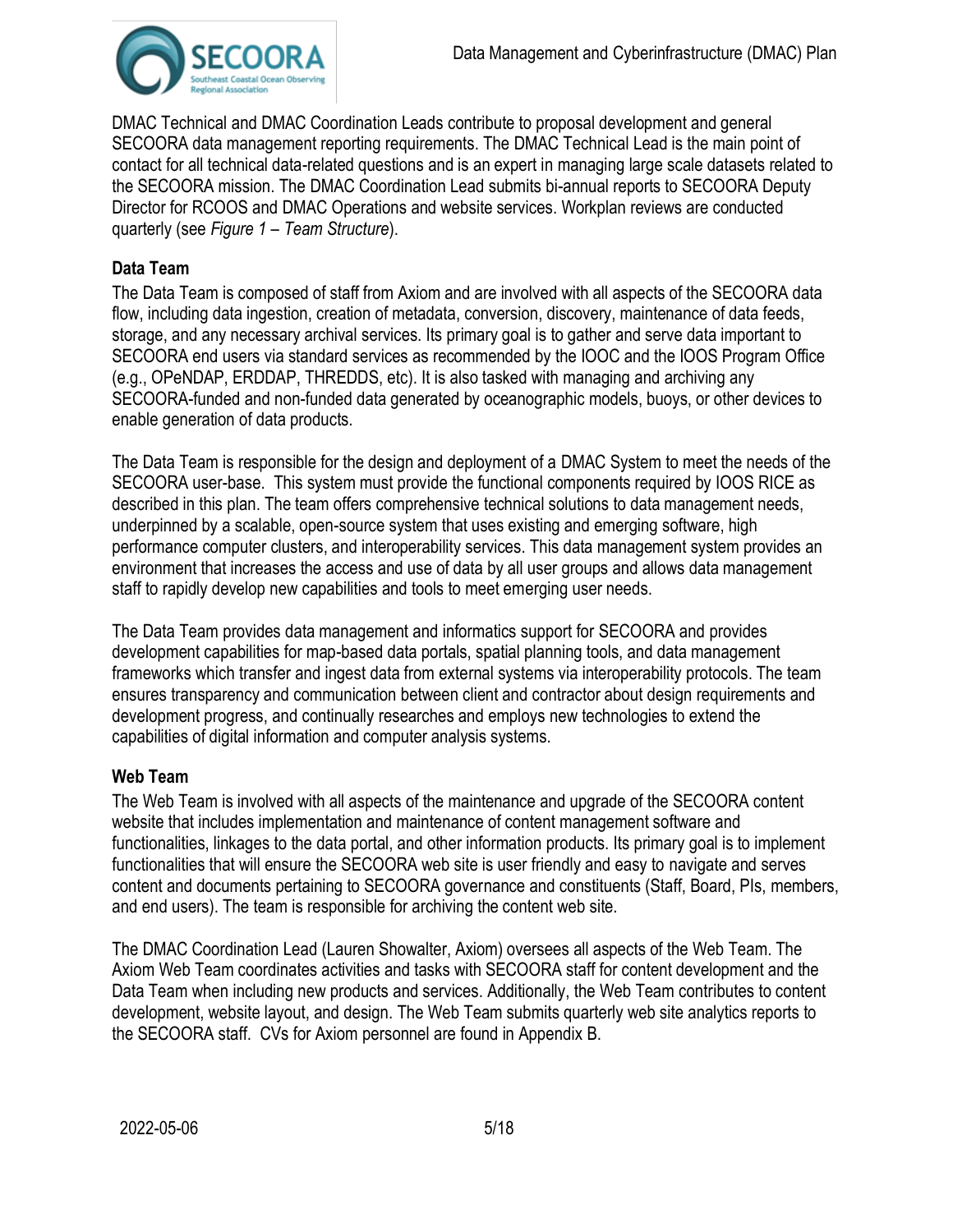

# **3. SECOORA Data Resources and Asset Types**

The SECOORA DMAC System provides data to the public from multiple sources including SECOORAfunded projects and data from numerous and diverse external federal and non-federal organizations.

# **Observational Data Types**

The SECOORA data inventories include multiple types of data, including real-time data, near real-time data, and historical data. SECOORA defines each data type in a consistent manner with IOOS Guidelines as follows:

- *Real-time data* are ingested, served, and displayed by the SECOORA DMAC System at the same frequency the data are collected (and sometimes reported) by the originator with little to no delay. Real-time assets primarily include shore stations, HF Radar, gliders, oceanographic buoys, and numerical model data.
- *Near real-time data* are ingested by the SECOORA DMAC System at the same frequency that the data are made available; however, there is some delay (hours to days) between data collection and when the data provider makes it available. Examples of near real-time assets include satellite images and derived satellite products.
- *Historical data* are data that are one month old or older. Historical data are sometimes collected in real-time and then archived, and sometimes ingested from local or national archives on request. Examples of historical data include data recovered from a glider post-deployment and a one-time model run for a specific domain or time period that covers a weather event.

# **Data Categories**

The SECOORA data types are divided into five major categories that determine the level of documentation and quality control (QC) that is required for the data assets within each category:

- 1. Federally Sourced Data
- 2. Model Products
- 3. Static Data Products
- 4. Funded Data Streams (SECOORA funded)
- 5. Regional Partner Data Streams (not SECOORA funded)

#### *Federally Sourced Data*

Federally sourced data incorporated into the SECOORA data portal are quality controlled following rigid data management and archival processes by the federal agency collecting the data. These data only require generic documentation by SECOORA on how these data are ingested and made available to the public (Section 4). As of the writing of this plan, federally sourced data served by the SECOORA DMAC System are all exempt from detailed data stream documentation. Federal sources include the National Oceanographic and Atmospheric Administration (NOAA), the U.S. Geological Survey (USGS), the U.S. Forest Service (USFS), the Federal Aviation Administration (FAA), the National Science Foundation (NSF), Department of Agriculture, and U.S. Fish and Wildlife Service (USFWS). See Appendix C for a complete list of federally sourced data.

#### *Model Data Products*

Model outputs and products served by the SECOORA DMAC System may incorporate or assimilate observational data (e.g., salinity from North Carolina State University (NCSU) Coupled Northwest Atlantic Prediction System (CNAPS)). These models are considered a product that falls outside the realm of "true"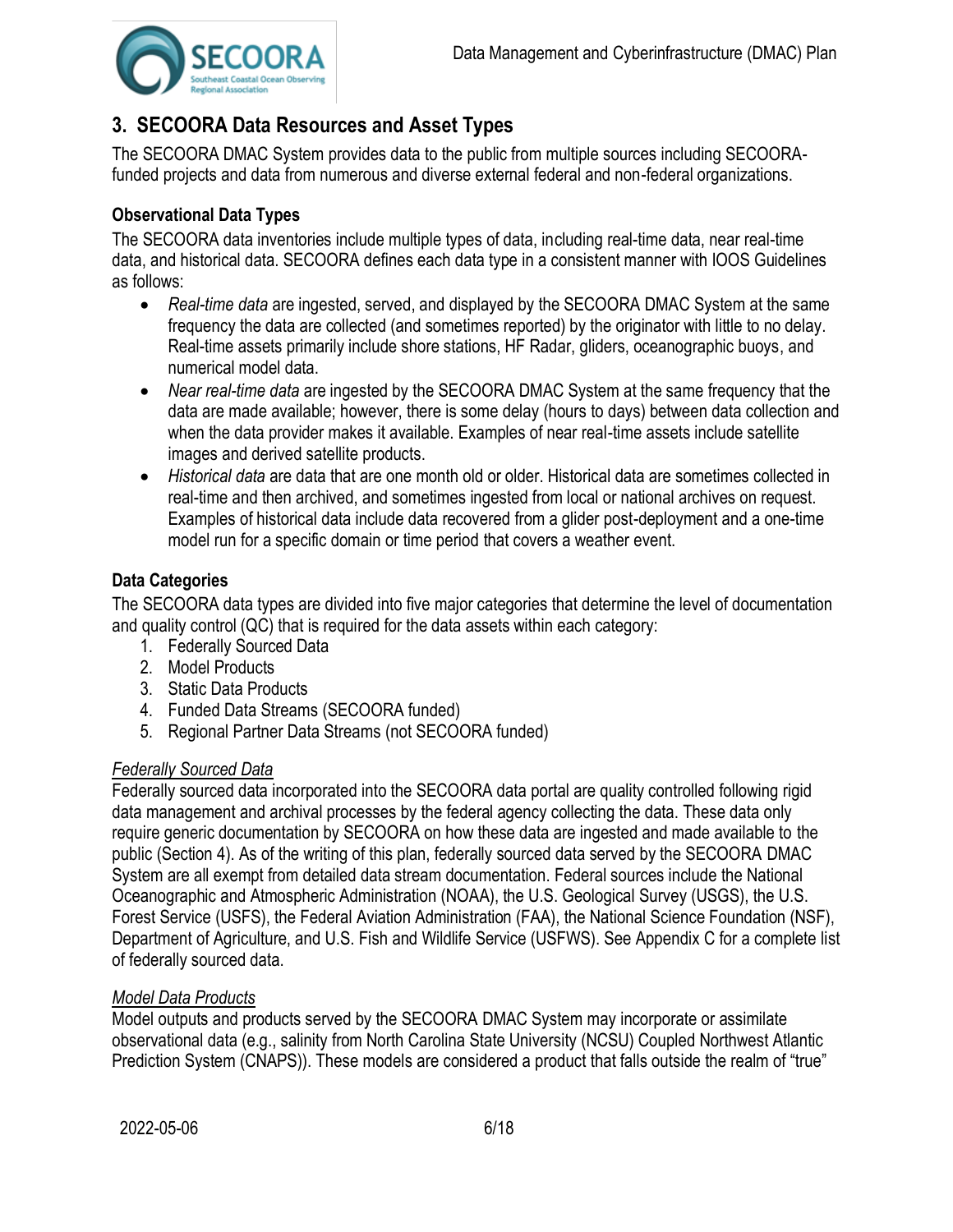

observations therefore they are exempt from detailed data stream documentation. See Appendix D for a list of federal and non-federal model products inventory.

#### *Static Data Products*

SECOORA static data products are typically derived from observed data but are displayed in a way that the original data are no longer reproducible and cannot be used to assemble a numerical observational dataset in time or space. Other types of static data products are merely representations of fixed political or legal boundary information. These products fall outside the realm of "true" observations, therefore are exempt from detailed data stream documentation. Appendix E contains the static products inventory.

#### *Funded Data Streams*

Data funded by SECOORA fall into their own category. The primary processes involved with data management include data ingestion, standards and format, metadata and discovery, quality control, stewardship and preservation, access and dissemination, archival and security. Descriptions of the processes that consistently apply to all data streams are provided in Section 4. Additional data management documentation unique to individual data streams are provided through a systematic Data Stream Plan template that closely follows the RICE Certification Guidance DMAC requirements (section 1- 6) and the NOAA Data Sharing Template. Use of this custom Regional Data Stream Plan template facilitates consistent documentation and streamlines future additions and edits to existing data stream protocol.

The Funded Data Stream Plans use a consistent and comprehensive template designed to describe how data streams with similar procedural controls are handled and managed end to end. Grouped parameters may originate from a single platform type (e.g., a mooring that provides temperature, salinity, and dissolved oxygen data, all of which are treated in a standard way); a data type that is handled similarly across all platforms (e.g., webcam imagery); or originate from a single data source (e.g., University of South Florida (USF) Coastal Ocean Monitoring and Prediction System (COMPS)).

Quality Control descriptions included in the Data Stream Plans may follow one of four paths for a given data stream:

- 1. Follows prescribed QARTOD guidelines (required for real-time data only if a QARTOD Manual exists for the parameters in the data stream).
- 2. When QARTOD guidelines do not exist, some other suitable form of QC implementation is conducted and described.
- 3. A description of the QC completed by the data provider (e.g., brief description or link to QC protocols performed at the source).
- 4. Data are considered exempt from QC documentation or requirements if federally sourced.

See Appendix F for a complete list of SECOORA funded data streams including links to individual Data Stream Plans.

#### *Regional Partner Data Streams*

Regional Data Streams are defined here as any data resource that does not fit into the exempt categories already discussed: federally sourced data, model product, and static data product and are not funded by SECOORA. These include, for example, regional data provided by local or state agencies, private companies supporting maritime activities in coastal waters, university projects, and research studies funded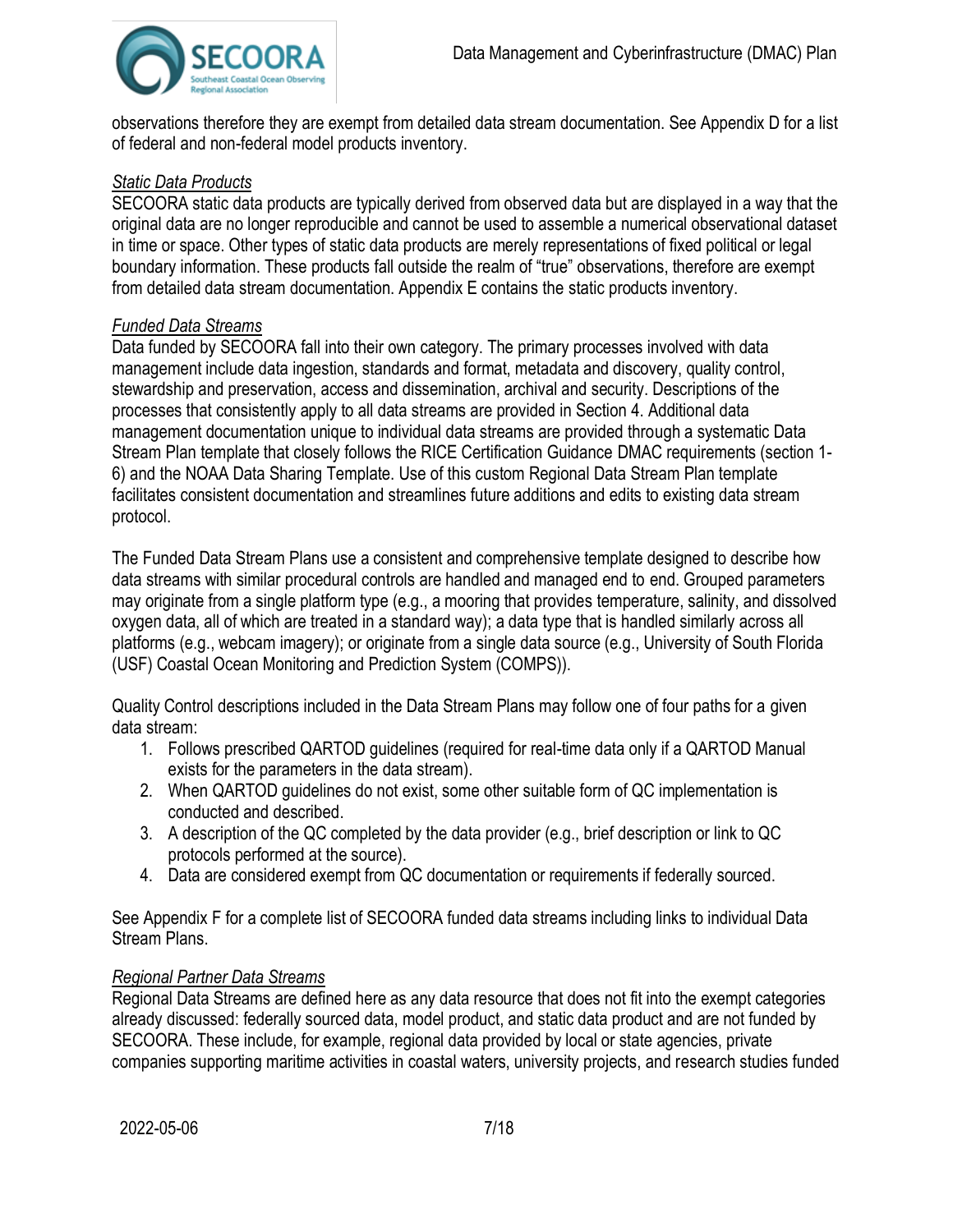

and conducted by local entities. None of these data streams served by the SECOORA DMAC System originate directly from SECOORA funding. Most regional data originate from sole source providers affiliated with other entities (research, private, NGO, etc.). Occasionally, a federally sourced data asset is manipulated in some fashion prior to display and, therefore, requires documentation (e.g., federal satellite data that is transformed from a NSIDC-binary format into netCDF). Data streams may be of any data type: real-time, near real-time, historical, citizen science. Leveraged projects in which SECOORA helps support but does not fund may also fit into this category. Due to the external nature of these data streams, they are usually exempt from detailed data stream documentation. On occasion, however, a data stream that would normally be considered exempt will require documentation in a Data Stream Plan. This includes:

- Data products that include representations that can be used to reproduce numerical data in time or space are considered observing data, are treated as a Regional Data Stream and are further documented in a Data Stream Plan.
- A federal data source that is translated or transformed in some way between the source at ingestion to the SECOORA access point of delivery (e.g., smoothing, block averaging).

See Appendix G for a complete list of Regional Partner Data Streams.

# **4. SECOORA DMAC System Architecture and Work Plan**

Axiom has developed a framework for managing a variety of ocean data types (in-situ and remotely sensed data streams, multidimensional grids, GIS, and other structured formats). This framework exposes managed data through interoperability systems and uses several user interface tools that allow the data to be discovered and explored by the broader community. Use of this framework to power the SECOORA DMAC system will enable the SECOORA data team to rapidly ingest or connect to data sources relevant to SECOORA and develop advanced user tools and data products efficiently.

The SECOORA data system is divided into four logical tiers, which separate the suite of technologies composing the system. See *Figure 2* for a diagram of the system.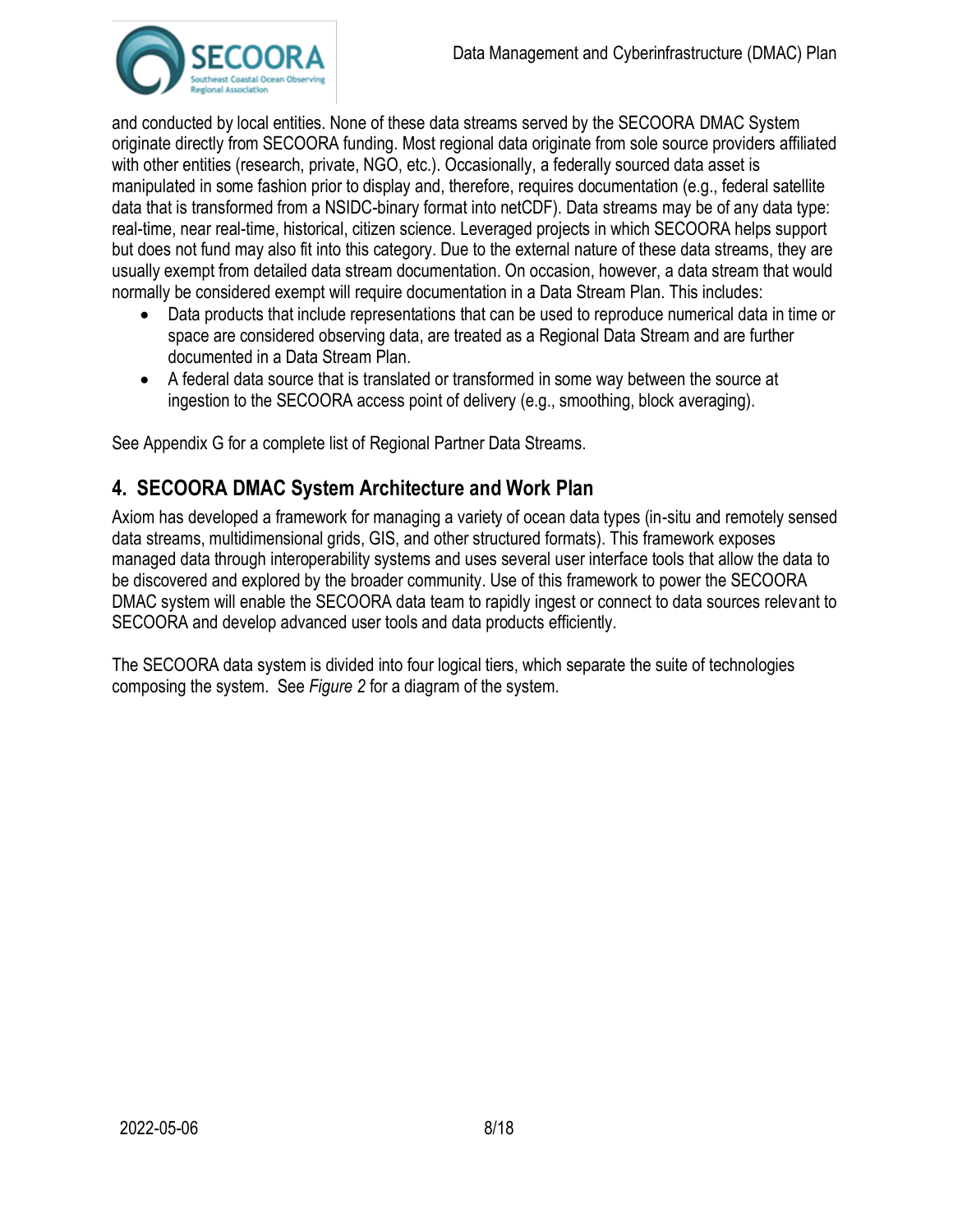



*Figure 2. SECOORA DMAC system framework showing the flow of data through logical technology tiers, enabling discovery of data that enables understanding the ocean and coastal environments.*

*Tier 1 (Data, Models and Metadata)* represents the source data, which are stored as files or loaded within geospatial databases. Tier 1 is the base of the data system framework where the source datasets produced by researchers, instruments and remote sensing platforms, metadata, and model outputs, enter the data system to provide the foundation for applications and user tools. These resources can be stored either in native formats or spatially enabled databases. The decision to choose one method over the other is dictated by the requirements of the interoperability system that will be serving the data. Data which has a tabular or vector form (Shapefiles, databases, Excel spreadsheets, comma separated values (CSV) text files, etc.) will be converted into netCDF files when appropriate and others will be loaded into a PostgreSQL database and spatially indexed. When possible, GeoServer, an open-source geospatial data server, will then connect to the database and serve the data via OGC WFS and OGC WMS protocols. Imagery, raster, and model data will be stored in a file server in their native file formats. THREDDS is used to serve NetCDF and HDF files which may contain two, three, four or higher dimensional gridded datasets. GeoServer or other OGC compliant mapping servers will be utilized to serve GeoTIFF or other two- and threedimensional imagery/raster data.

*Tier 2 (Interoperability Systems)* includes systems such as OGC Web Services (WMS, WFS, WCS) and other services such as ERDDAP to connect to the underlying data sources in Tier 1. Various interoperability servers (GeoServer, THREDDS, WMTS, ERDDAP etc.) are implemented on top of source data to expose a powerful set of interfaces for other computing systems and humans to extract, query, and visualize the underlying source data. These systems will facilitate all aspects of data delivery to users in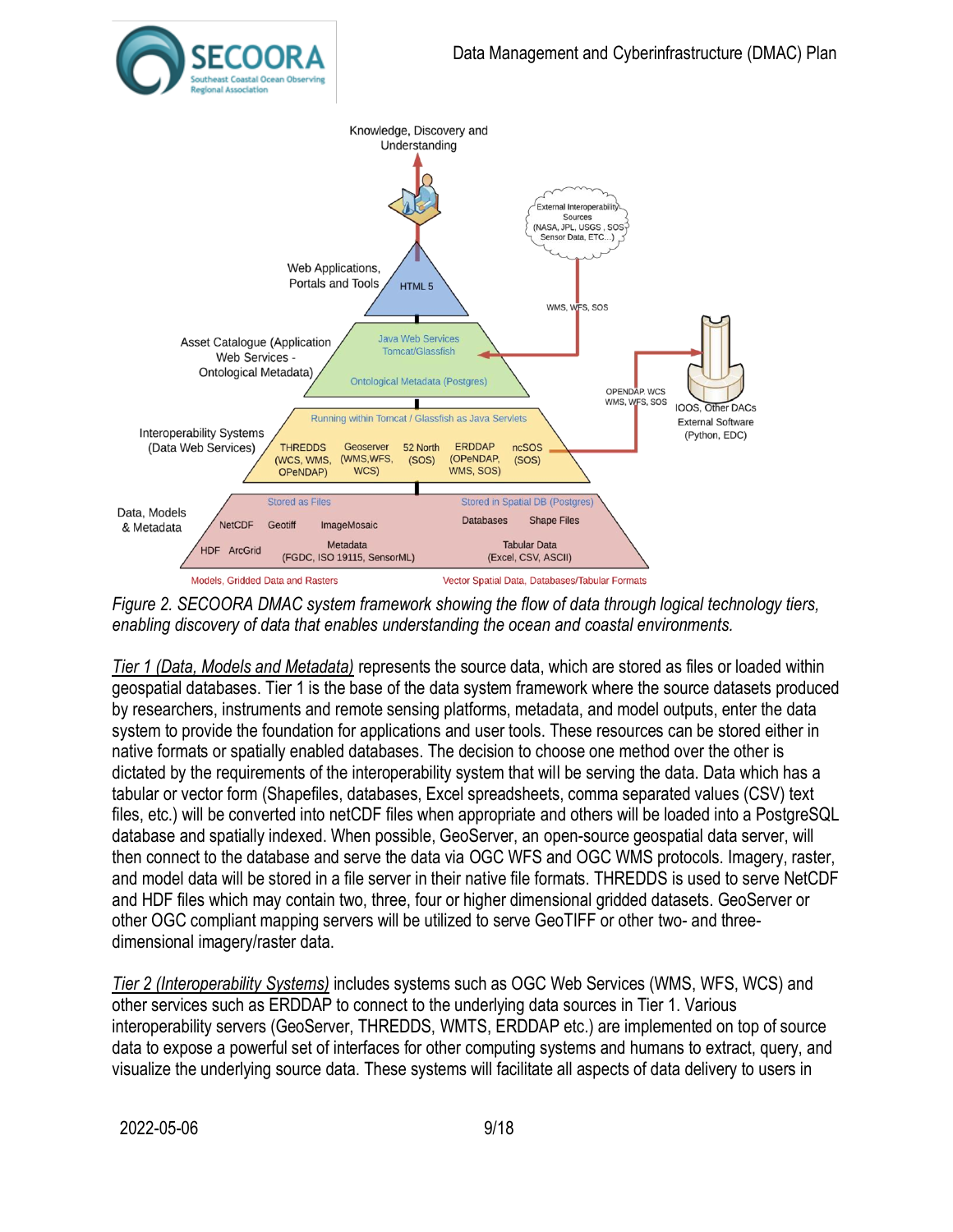

addition to providing the muscle for the machine-to-machine data transfer to national data assembly systems as required.

*Tier 3 (Asset Catalog)* includes an Asset Catalog, which provides (1) ontological metadata and (2) connections to externally-hosted data via web services. The ontological metadata in the catalog describes the characteristics including geographic locations, spatial and temporal resolution, units, source location and CF parameter, taxonomy, date of last update, etc. of each data resource. Dynamic fields in the ontological metadata (e.g., coverage dates, which change when new data arrive) are updated automatically by the system as new data are ingested; static metadata fields (e.g., narrative descriptions of the data) are updated manually. Storing the metadata outside of the files themselves is critical to providing a responsive, up-to-date public-facing catalog. It also allows SECOORA to optimize data discovery tools such as advanced searching by parameter or geographic location and build tools such as on-the-fly unit conversions for gridded datasets. External web services in Tier 3 provide the catalog access to external (web-based) sources of information. This is commonly used to display data and basemaps from reliable data providers so data do not have to be stored and maintained by SECOORA.

*Tier 4 (Web Applications, Portals and Tools)* is the final technical level and is composed of the web-based applications and tools that allow users to discover and explore the data resources in the system. Web services written in Python and Java connect to the asset catalog and provide applications with access to the underlying descriptions of SECOORA data assets and sources. The asset catalog contains relationally structured maps between data types, sources, and a controlled set of definitions so that user interface applications can connect users to vast arrays of data through simple but powerful interfaces. These interfaces are available at both statewide and regional scales. These interfaces include the following:

- Public-facing data catalogs showing data assets that are updated automatically when new data are published into the system;
- A powerful, prioritized, Google-like search interface that allows users to search by geography, time, access method, or words contained in metadata descriptions;
- A secure method to share project-and file level metadata and data files with the public;
- Interactive maps that allow users to explore other, related datasets relevant to the Southeast's marine and coastal environments.

User interfaces comprised of web-based applications and tools provide users access to all the data and products within the data management system. These applications make it easy to discover and explore data that have been published throughout the Southeast. Finally, at the top of the pyramid atop Tier 4, users have a powerful and intuitive experience of the underlying systems working together to facilitate the discovery, accessibility and comprehension of data served by the SECOORA DMAC System.

# **Data Ingestion**

Observations and information are ingested into the SECOORA Data System from a variety of sources, including both historical and real-time observations, forecast, nowcast, and hindcast model outputs, GIS information, and synthesized products that can be useful for layering with other data in the SECOORA DMAC System. Each data asset ingested into the DMAC System has its own level of data processing maturity and quality with respect to the metadata available.

Data can be ingested into the SECOORA system using one of several pathways: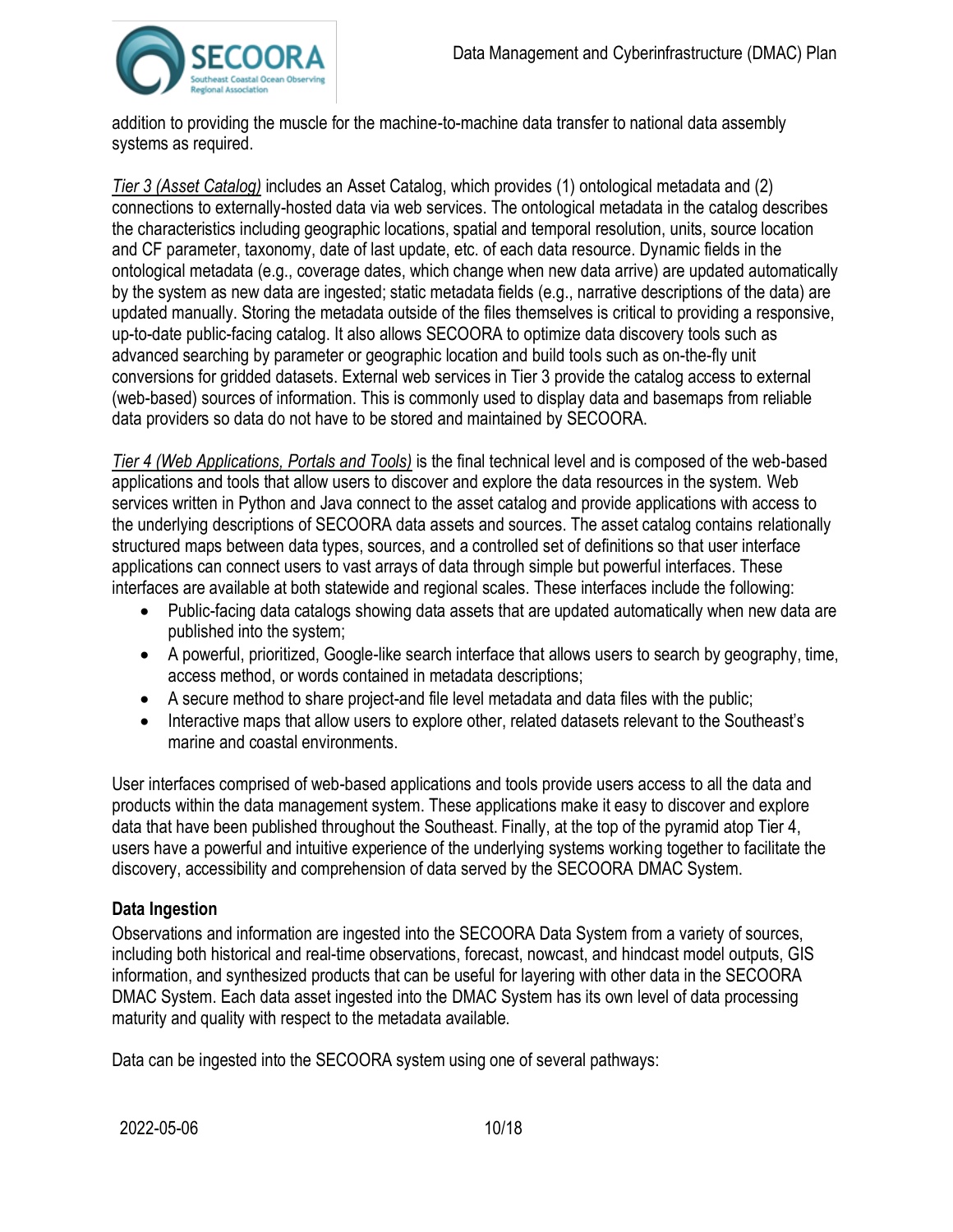

- 1. Contribution by the originator
- 2. Direct access or harvest from the originator website (real-time sensors)
- 3. Auto submission pathway from the Workspace

SECOORA funded partners provide data to SECOORA in a timely manner, as stipulated in the SECOORA's US IOOS Cooperative Agreement and in the descope proposal. When possible, data is served in real-time. In cases where projects do not produce real-time data, the project PIs are responsible for making sure data becomes accessible by SECOORA as soon as possible.

#### **Standards for Format and Content**

#### *Shared Data File Formats*

SECOORA provides nearly all data in four open and standardized forms:

- 1. Network Common Data Form (NetCDF) a self-describing, machine-independent data format that SECOORA uses primarily for raster (gridded) data. Some data stored as unstructured grids use this format as well.
- 2. Comma Separated Values (CSV) a human-readable ASCII format that is nearly universally accepted by spreadsheet and programming languages. SECOORA uses CSV formats to allow users to download: (1) time-series extractions from raster data, and (2) GIS vector and polygon information (e.g., boundaries).
- 3. Shapefile an open geographic information system format for point, vector, and polygon data. SECOORA allows users to download shapefiles of static GIS layers such as boundaries, biologic distributions, etc.
- 4. Portable Network Graphics (PNG) PNG is a lossless image format provided as an alternative to shapefiles in the SECOORA catalog. PNGs are limited in use as they are pre-projected, prescaled, and pre-sized images of data layers. SECOORA provides PNG files as example WMS requests, which are useful to users who cannot access GIS services and who do not understand how to manipulate WMS requests.

#### *Data Access Points*

Access points provide standardized, documented services that allow users to download data from SECOORA without having to make person-to-person data requests. SECOORA offers six access points:

- 1. Thematic Realtime Environmental Distributed Data Services (THREDDS) THREDDS is a set of services that allows for machine and human access to raster data stored in NetCDF formats. THREDDS provides spatial, vertical, and temporal subsetting as well as the ability to select individual dimension or data variables to reduce file transfer sizes. SECOORA provides THREDDS access points for raster (gridded) data and discrete time-series observations stored in NetCDF format.
- 2. Open-source Project for a Network Data Access Protocol (OPeNDAP) OPeNDAP is a protocol that can transfer binary or ASCII data over the web. Like THREDDS, it provides spatial, vertical, and temporal subsetting and the ability to select individual variables to reduce file transfer sizes. Unlike THREDDS, requested data are provided as non-NetCDF, structured output. OPeNDAP output can be imported directly into graphical programs such as GrADS, Ferret, or R. SECOORA provides OPeNDAP access points for raster (gridded) and time-series data.
- 3. Web Map Service (WMS) WMS provides machine access to images, which can be used by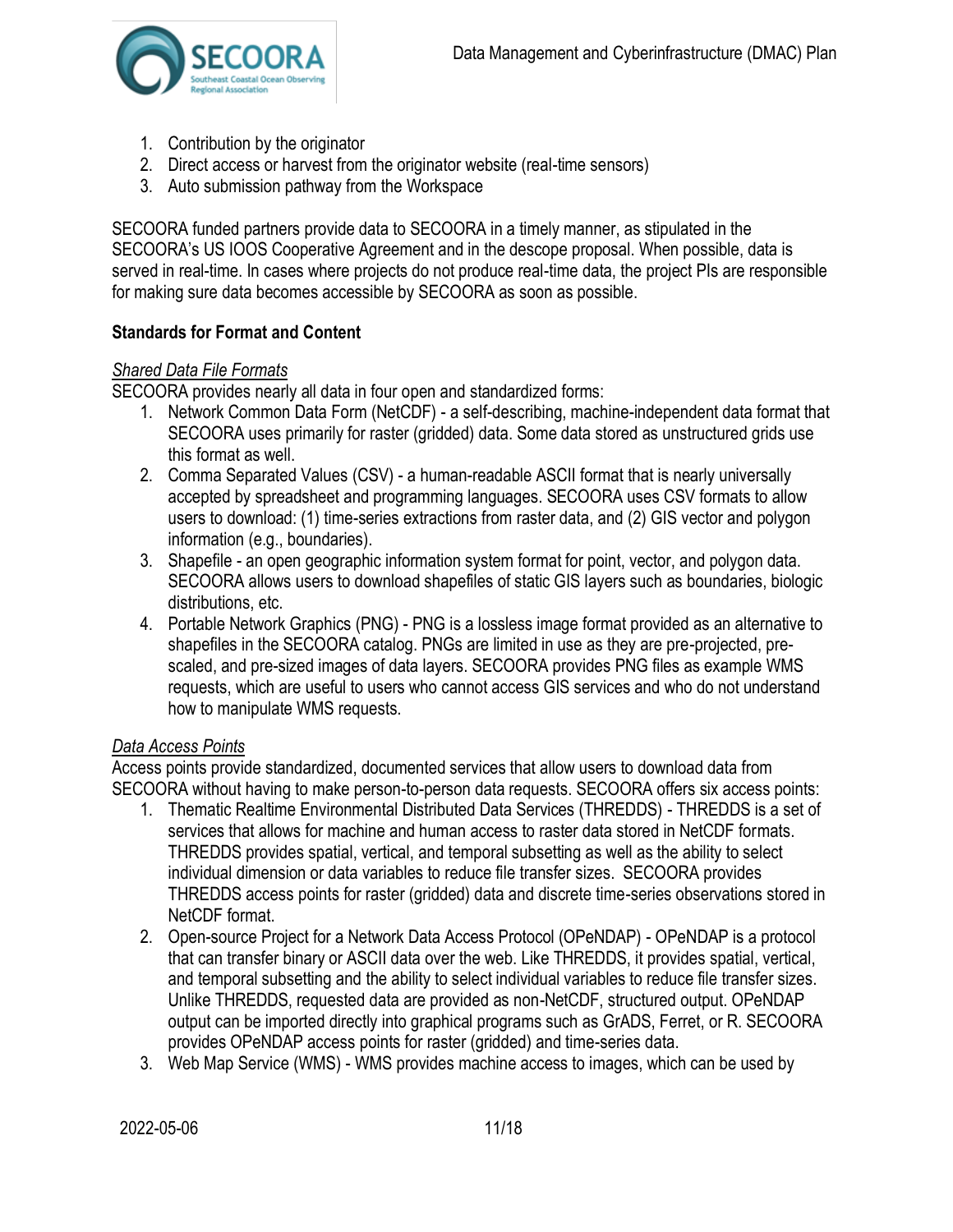

individuals or programs (e.g., tiling services). Accessing programs use GetCapabilities requests to ask for image data in whatever format they require, which allows them to gather image tiles over specific areas with the projections, styles, scales and formats (PNG, JPG, etc.) that fits their needs. SECOORA provides WMS access points for point, vector, and polygon information, as well as raster data through the open-source software packages ncWMS, ncWMS2, sci-wms and GeoServer.

- 4. Web Feature Service (WFS) this service provides machine access to the vector elements of static layers. SECOORA provides WFS access points for point, vector, and polygon information, as well as time-series and raster data through the open-source software applications GeoServer.
- 5. Environmental Research Division's Data Access Program (ERDDAP) ERDDAP is a common data server that provides access to subsetting and downloading data. SECOORA provides ERDDAP access to all time-series data in the region, a subset of gridded data, and some table-based GIS data products.
- 6. File Downloads SECOORA often provides data as downloadable files. These files are mostly served in the standard shared data file formats above, or in the case of project-specific data, in their native file formats.

The flow of data from the source to SECOORA data portals follows the same general path for all sources as illustrated in the following flow diagram (Figure 3). For cases where the data are transformed or modified in any way, an explanation is provided in the individual Regional Data Stream Plan for that particular instance. This includes format translations or aggregations of component data streams into an integrated product.

Though SECOORA relies on local investigators to provide best practices for QA on their activities related to data submitted to SECOORA, part of the data ingestion process is to establish adequate metadata and provide metadata links that provide the necessary background information to establish the purpose of the data and expected quality.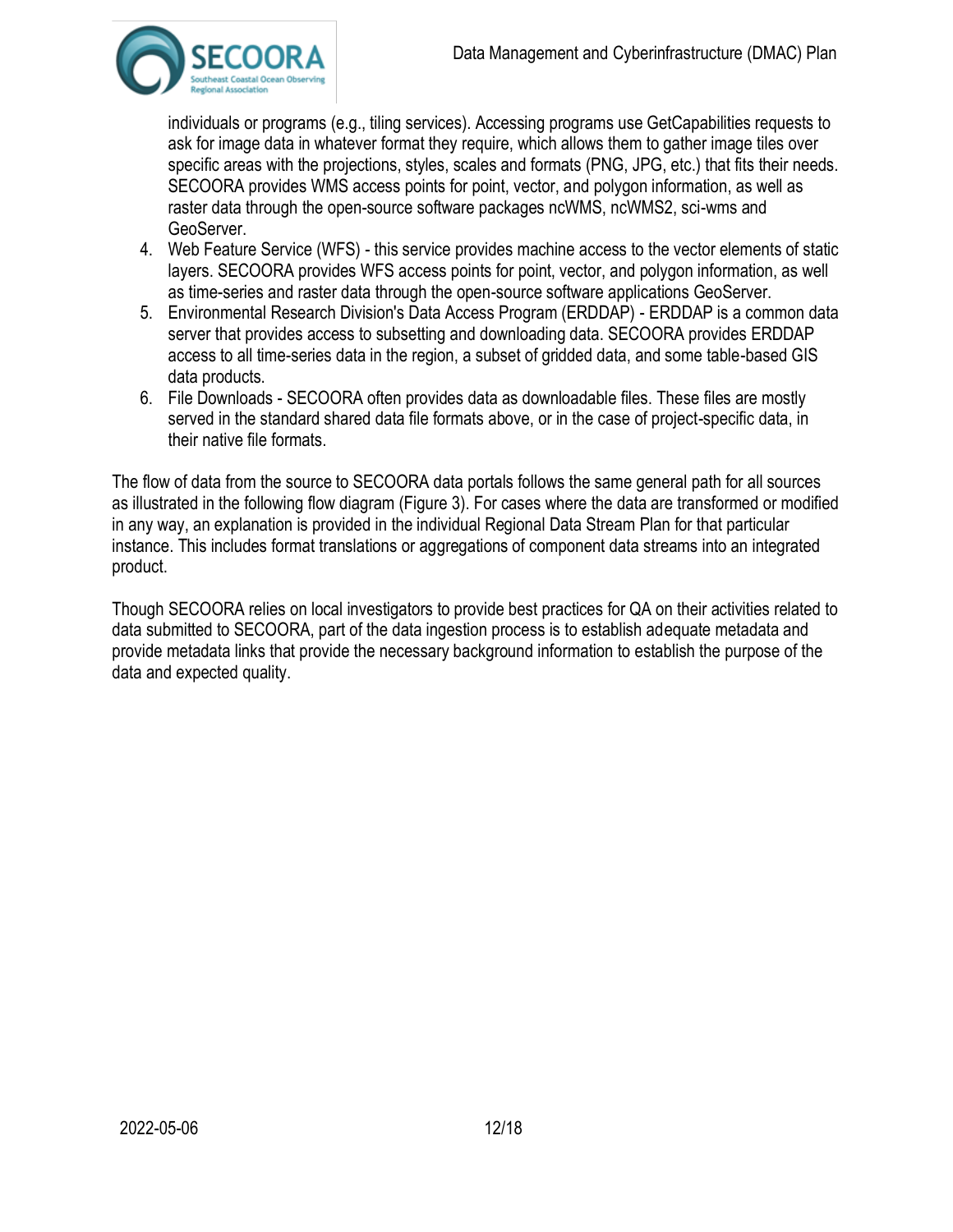

*Figure 3. Flow diagram of data: From data, source, model, and GIS providers to users, archives, and external DACs*.

# **Metadata and Data Discovery**

SECOORA requires standards-compliant metadata for project-level data (SECOORA or IOOS-funded projects). Though SECOORA does not require specific metadata standards for ingesting other types of data, most modern data submittals are accompanied by standard ISO/FGDC metadata records. However, many older data sets come with informal metadata documentation that is variable in terms of completion and detail required by modern standards, and some are only accompanied with narrative information. In these cases, SECOORA works towards making the source information easily accessible to the end-user by providing links to source data or data providers and making all available metadata information that came with the data available in the **SECOORA data catalog**. Details and availability of metadata are discussed in individual Data Stream Plans.

#### **Quality Control Procedures**

A primary mission of SECOORA is to serve as a regional data assembly center (DAC), aggregating data from local and federal sources and making them available, accessible, and understandable to the public. Quality Assurance procedures are undertaken during the experiment and/or instrument design phases of data collection, ensuring that all the data collected are as accurate and precise as possible. Providing very few data collection devices itself, SECOORA is reliant on individual data providers to provide adequate QA procedures, and they will not be discussed in this document.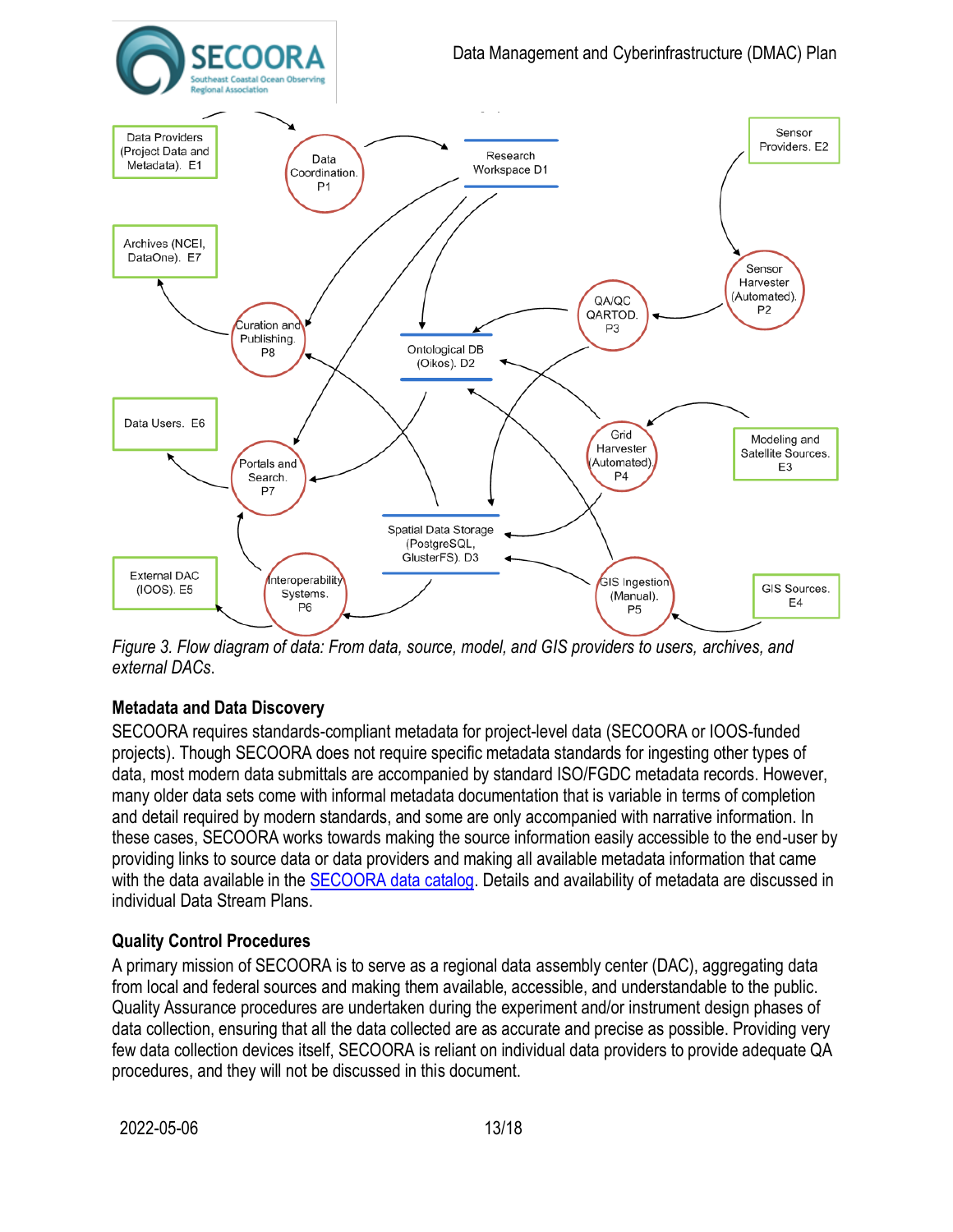

Quality control (QC) processes implemented by SECOORA are used to identify and flag or remove bad data after data collection. Sharing these protocols and quality flags are an important component of publicly serving data.

### *SECOORA Implemented QC Protocols*

SECOORA does not receive or serve any raw data transmitted directly from stations, so any applied QC procedures administered by SECOORA are in addition to those applied by the data provider. For many project-based and historical datasets, SECOORA provides the same data (though sometimes in converted formats) that are available from the source provider, which in many cases is a requirement stipulated by local providers. Any QC procedures that are documented and made available to SECOORA by the providers are included in the QC section of the individual Data Stream Plans.

#### *SECOORA QC Protocols*

Effective 2018, SECOORA began implementing policies outlined in the US IOOS Quality Assurance of Real-Time Oceanographic Data (QARTOD) manuals. As new data are ingested into the SECOORA DMAC System, they are assessed and classified accordingly, to allow for full documentation as described in this plan, including Data Stream Plans for new assets that do not come from federal sources and that will be archived by SECOORA. As new QARTOD protocols are updated and new parameter manuals developed over time, Data Stream Plans will be updated accordingly to include newly required QARTOD implementations. When QARTOD guidelines do not exist for a variable, other suitable form of QC implementation is conducted and described.

Implementation of QARTOD tests by SECOORA have different processes depending on the data type - real-time data, historical data, citizen data, and federal data.

#### **Real-time data**

The SECOORA DMAC system ensures that quality control (QC) standards are implemented, and QC flags made available, for all real-time data that are not received from a federal source. SECOORA currently serves various non-federal data streams that require QARTOD QC test implementations. QC procedures differ depending on whether they are implemented by the data provider or SECOORA.

#### *QC by Data Provider*

SECOORA funded data providers (e.g., UNCW CORMP, USF COMPS and USF HF Radar) implement and document the implementation of QARTOD recommended QC tests performed for their data. The University of Georgia maintained Ocean Acidification sensors on NOAA National Data Buoy Center mooring is a part of the US National Ocean Acidification program, and NOAA Pacific Marine Environmental Lab (PMEL) reviews the data and implements quality control measures. In these cases, links to these procedures, or a summary of the QC performed is provided in the organization's individual Data Stream Plans (See Appendix F). The NWS, NERRS, the IOOS HFR DAC, and the IOOS Glider DAC all ingest and perform extensive QC on the raw data collected by these platforms prior to making them available to the public. In these cases, parameters and/or configuration for the quality test are defined by the data provider. SECOORA ingests these data and quality flags from the programs for display in the DMAC System and are not required to perform additional QC on these assets. Roll-up summary flags and individual test flags are shown visually in the SECOORA data portal with links to the QC documentation made available by the data provider. Flags are also stored alongside the data for download in CSV and netCDF downloads, as well as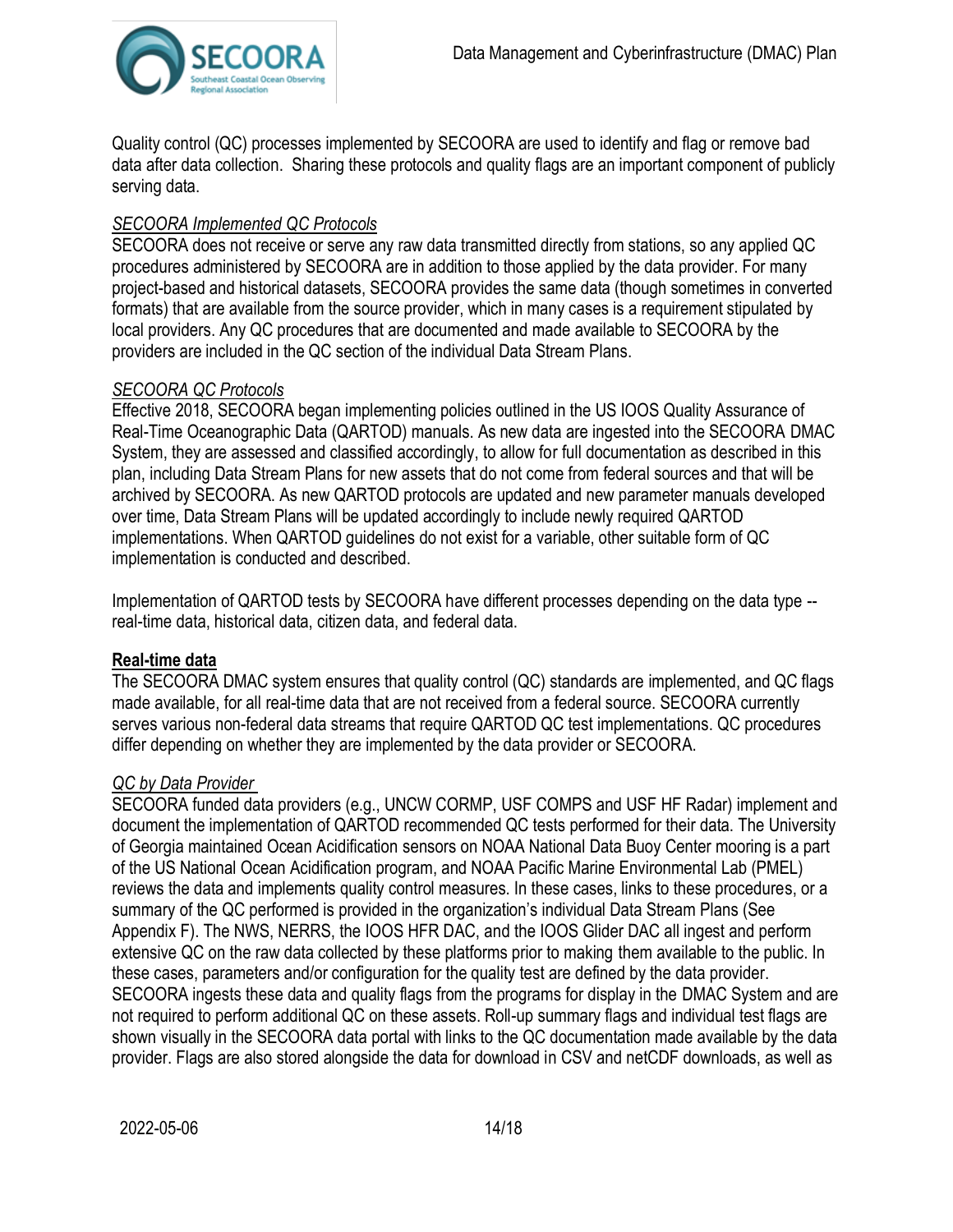

via THREDDS and ERDDAP servers. See examples of [roll-up summary](https://portal.secoora.org/#metadata/60422/station) an[d individual test flags](https://portal.secoora.org/#metadata/60422/station/7/sensor?start=2006-07-26T01:21:25Z&end=2020-11-24T02:38:00Z) for a UNCW CORMP sensor.

# QC by SECOORA

For sources that do not provide quality flags, the SECOORA DMAC system runs QARTOD tests after ingesting observation data. Tests are run using the open source joos\_qc library which implements a suite of QARTOD tests as well as other quality control algorithms. The quality test code and test thresholds are documented and publicly available through the SECOORA data portal. Links to the ioos\_qc methods used are available both within data charts and on sensor pages within the SECOORA data portal. Thresholds used for each test are also viewable on sensor pages and users are linked to the test code in GitHub.

Within one hour after observations are ingested to the SECOORA DMAC system, a process is run to calculate flags for the following QARTOD tests, depending on the parameter:

- *Gap Test* checks that the times supplied are in monotonically increasing chronological order, and optionally that time intervals between measurements do not exceed a value.
- *Syntax Test* checks for parity errors by testing if data can be extracted from the downloaded or scraped data.
- *Location Test* checks that a location is which reasonable bounds.
- *Gross Range Test* Checks that values are within reasonable range bounds.
- *Climatology Test* Checks that values are within reasonable range bounds for a given location and depth
- *Spike Test* checks if the difference in values between a data point and its neighbors exceeds a threshold.
- *Rate of Change Test* checks if the first order difference of values exceeds a threshold.
- *Flat Line Test* checks for consecutively repeated values within a tolerance.

Tests are run for all sensor data that do not already have QC tests applied to it and are applied continuously as new data enter the system. The quality test thresholds can be defined per sensor parameter when input from the sensor operator or subject matter expert has been obtained. When a specific sensor QC configuration has not been defined it will fall back to a default set of thresholds for each test. For example, the Gross Range thresholds for Air Temp might be (-90C, +60C), and Barometric Pressure might be (800, 1090) mbar.

The quality flag results are made available in the SECOORA data portal both visually and for download, similar to source-provided flags described above. By default, data is provided with a "rollup" (e.g., summary) flag applied to it. This rollup flag is the worst case of all individual tests (see "Primary Flag" in the [QARTOD Data Flags Manual\)](https://cdn.ioos.noaa.gov/media/2020/07/QARTOD-Data-Flags-Manual_version1.2final.pdf). If any of the flags fail, that data point is not shown in portal visualizations, such as time series plots or anomaly charts, but the data is still available when the dataset is downloaded. An example of the rollup flags for Florida Department of Environmental Protection (FLDEP)'s Vilano Beach station run by the SECOORA system can be seen [here.](https://portal.secoora.org/#metadata/60415/station)

For each individual quality test, the individual test flags are shown visually alongside the data. Within a timeseries chart the "flag statistics" are shown as a stacked bar plot stacked bar plot showing the test results (i.e., pass, fail, suspect, missing data) at each data point alongside the observation data. Users can interact with flags by hovering over them to view a breakdown of individual test results. Additionally, users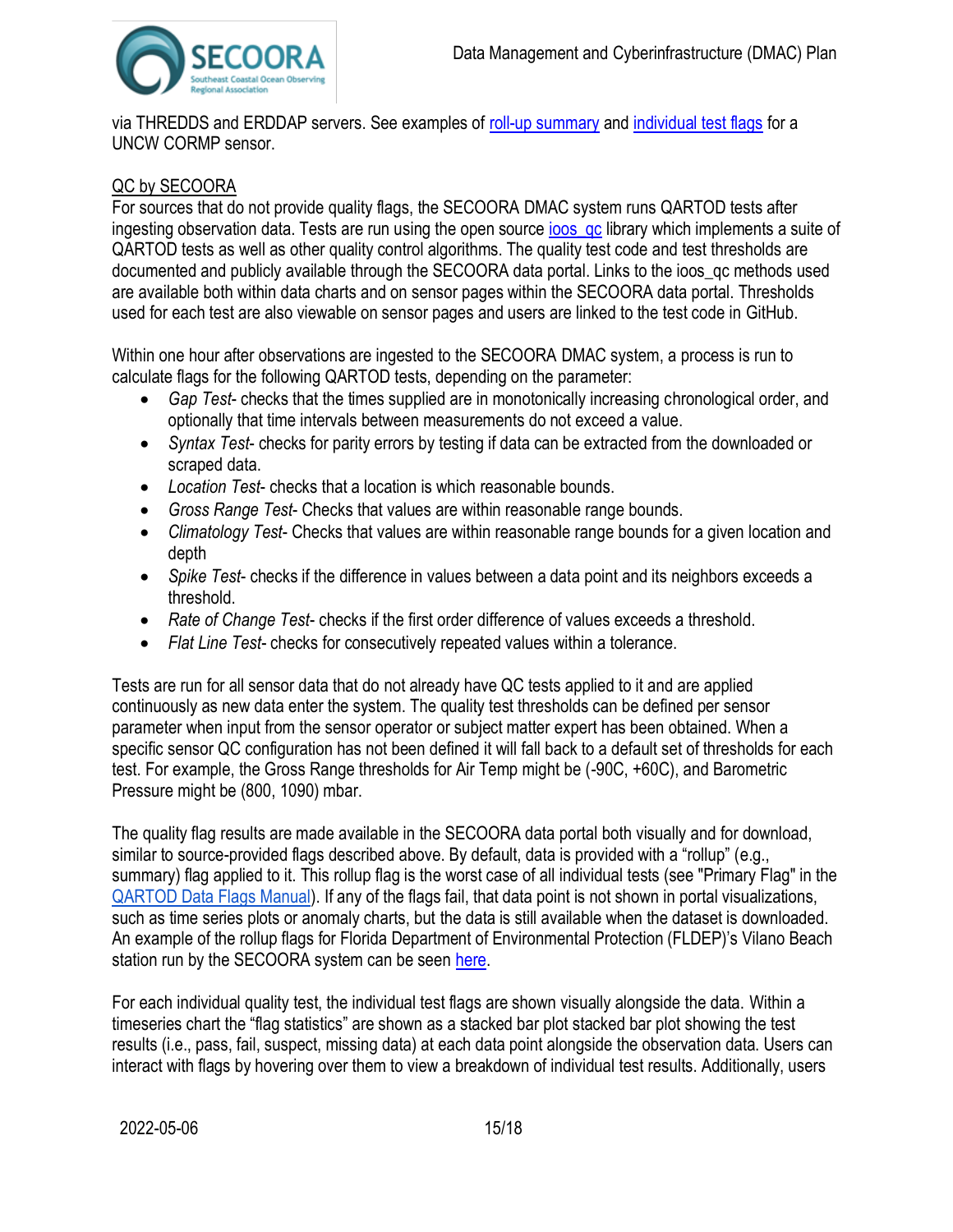

can turn on and off quality filtered tests entirely or by test results type using a checkbox. The quality flags are responsive to the time binning represented within the chart thereby allowing a user to view summary flags or narrow down to raw data points. An example of the individual test flags for FLDEP's Vilano Beach wind sensor run by the SECOORA system can be seen [here.](https://portal.secoora.org/#metadata/60415/station/8/sensor/data)

In addition to being viewable, quality test results are available for download in the SECOORA data portal. The single rollup flag variable is served alongside the data in CSV downloads, as well as THREDDS and ERDDAP servers. For serving individual quality flags, a second flag variable is also available within the downloaded data for each measured parameter that describes all individual quality flags in one value. Quality tests are described in a standard way, as described by the [IOOS Metadata Profile v1.2,](https://ioos.github.io/ioos-metadata/ioos-metadata-profile-v1-2.html) in which QARTOD flag variables are associated with data variables using the CF "Ancillary Variables" approach. An example of the FLDEP's Vilano Beach wind sensor dataset and embedded quality test results available in ERDDAP is [here.](http://erddap.secoora.org/erddap/tabledap/gov_fl_fldep_8720554.html?time%2Cwind_speed%2Cwind_from_direction%2Cwind_speed_qc_agg%2Cwind_from_direction_qc_agg%2Cz&time%3E%3D2013-02-11T09%3A20%3A54Z&time%3C%3D2013-04-17T10%3A59%3A24Z)

#### **Historical Data**

When QARTOD applies, data assets that were previously reporting real-time data and that have had their historical data stored and made available in the SECOORA Data System, follow the same QC protocols as the real-time data (e.g., King Island Wave Buoy; non-federal weather data). In these cases, the applicable quality tests are run retroactively for all legacy time series data available within the SECOORA data portal. The quality test results are available visually along the time series continuum within the SECOORA data portal and for download following the same procedures as the real-time data.

#### **Stewardship and Preservation**

SECOORA stores ingested data in a secure, professionally managed external facility. SECOORA currently has total storage space for over 1.8 petabytes of data, supported by multiple redundant backups to Amazon Glacier, a cold storage backup and archival service offered by Amazon Web Services, and BackBlaze, an offsite backup service provider.

SECOORA stores all aggregated data, be it real-time sensors, forecasts results, static GIS layers, etc., indefinitely beyond the life of each individual project. This means that real-time sensor feeds will become historical sensor feeds one-month after collection, and it allows SECOORA to grant users rapid web-based access to all sensor data (federal and nonfederal) since SECOORA began aggregating feeds. The only assets that are not kept indefinitely in storage are webcam images, NEERS data (as it is strictly prohibited in their terms of service) and forecast products that have been replaced with a more accurate forecast.

#### **Providing Public Access and Dissemination**

All data served on the SECOORA DMAC System are fully available to the public and have no data restrictions or embargo periods placed on them. New datasets from either new or current data providers received by SECOORA are immediately available to the public after data ingestion and documentation is complete; however, they are not added to the searchable data catalog. Datasets are added to the searchable, public catalog only after the data provider is brought into a feedback loop to comment on the metadata, usage notes and citation information regarding their dataset. Once published in the catalog, datasets are promoted via the SECOORA website, social media accounts, outreach campaigns, and an email newsletter.

The SECOORA DMAC System provides a variety of environmental and socioeconomic data resources in a

2022-05-06 16/18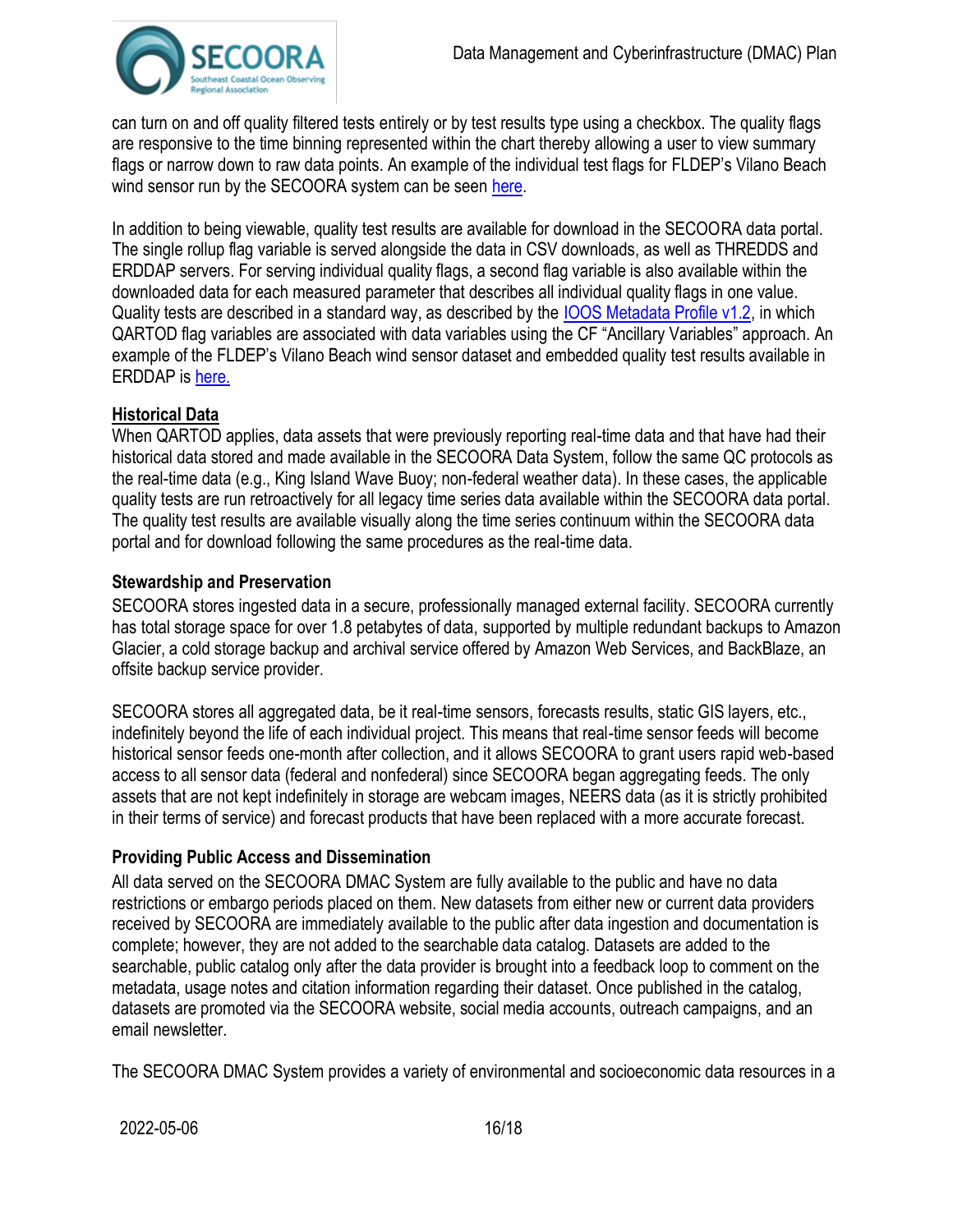

one stop data portal, free to the public, with data originating from SECOORA funded data providers, federal and state agencies, local municipalities, academic institutions, research organizations, private companies, non-profit organizations, and community observers. Any data served by SECOORA data portals carries with it the permission to view and access and carries no privacy or ethical restrictions. Data access is defined here as being permitted to download data through the SECOORA data portal. Occasionally, a data sharing agreement between SECOORA and a data provider will identify the existence of intellectual property rights (IPR) to the data and this is noted in the applicable Data Stream plan. However, IPRs do not restrict access to any of the data that is freely served through SECOORA data portal. IPR information is provided out of courtesy to the data provider, and it is an unwritten expectation for all data used by someone other than the originator. It is a best practice to always clearly give credit to the data source (the originator) and data provider (in this case SECOORA) in any work or publications that emanate from using data accessed via the SECOORA data portals.

#### **Data Archival**

As a federally-funded program, SECOORA is required to submit data it generates to a national archive center. SECOORA is working with the National Center for Environmental Information (NCEI) to assist with the preservation of appropriate data types. The SECOORA Data Management Team has worked and consulted with several NCEI staff members on automating the submission of SECOORA generated and managed data assets and SECOORA managed non-federal real-time assets to the NCEI. NCEI will advise SECOORA on the data submission forms and all necessary procedures. However, NCEI does not currently have the infrastructure nor the desire to directly ingest the many types of data that are aggregated and curated by SECOORA. To facilitate future interest, SECOORA will continue to make all data served available to NCEI, and will push any data asset to NCEI if NCEI expresses interest in archiving. See Appendix H for the current NCEI Archival Agreement submitted in 2017.

SECOORA also archives data through two national IOOS DACs: the IOOS HFRadar DAC and the IOOS Glider DAC. Both national DACs archive all of their data, including that submitted by SECOORA, with NCEI.

#### **Performance and Security**

The SECOORA Data Team operates a High Performance Computing (HPC) cluster located in Portland, Oregon. This HPC resources are composed of approximately 2500 processing cores staged in a series of interconnected blade arrays as well as 1.8 petabytes of storage. Compute nodes and storage nodes are connected over a low latency, converging network fabric (40 Gb/Sec Infiniband). GlusterFS is employed as a storage software abstraction layer that enables clients and storage servers to exploit data transfer over Remote Direct Memory Access (RDMA) protocols. This configuration enables data throughput from the storage cluster to the compute cluster to reach speeds greater than 160 Gb/Sec in high-concurrency situations. SECOORA also has a dedicated multi-braided 1 Gb/Sec high speed internet connection for large file transfers between external data centers and for high-bandwidth demands of centralized web based applications. The SECOORA Data Team provides the following enterprise-level infrastructure capabilities:

## *Security and Redundancy*

The SECOORA Data Team's data center in Portland, OR implements several levels of redundancy and backup. Our main storage cluster is distributed over several layers of physical hardware and we make use of Amazon Glacier, a cold storage backup and archival service offered by Amazon Web Services, for long